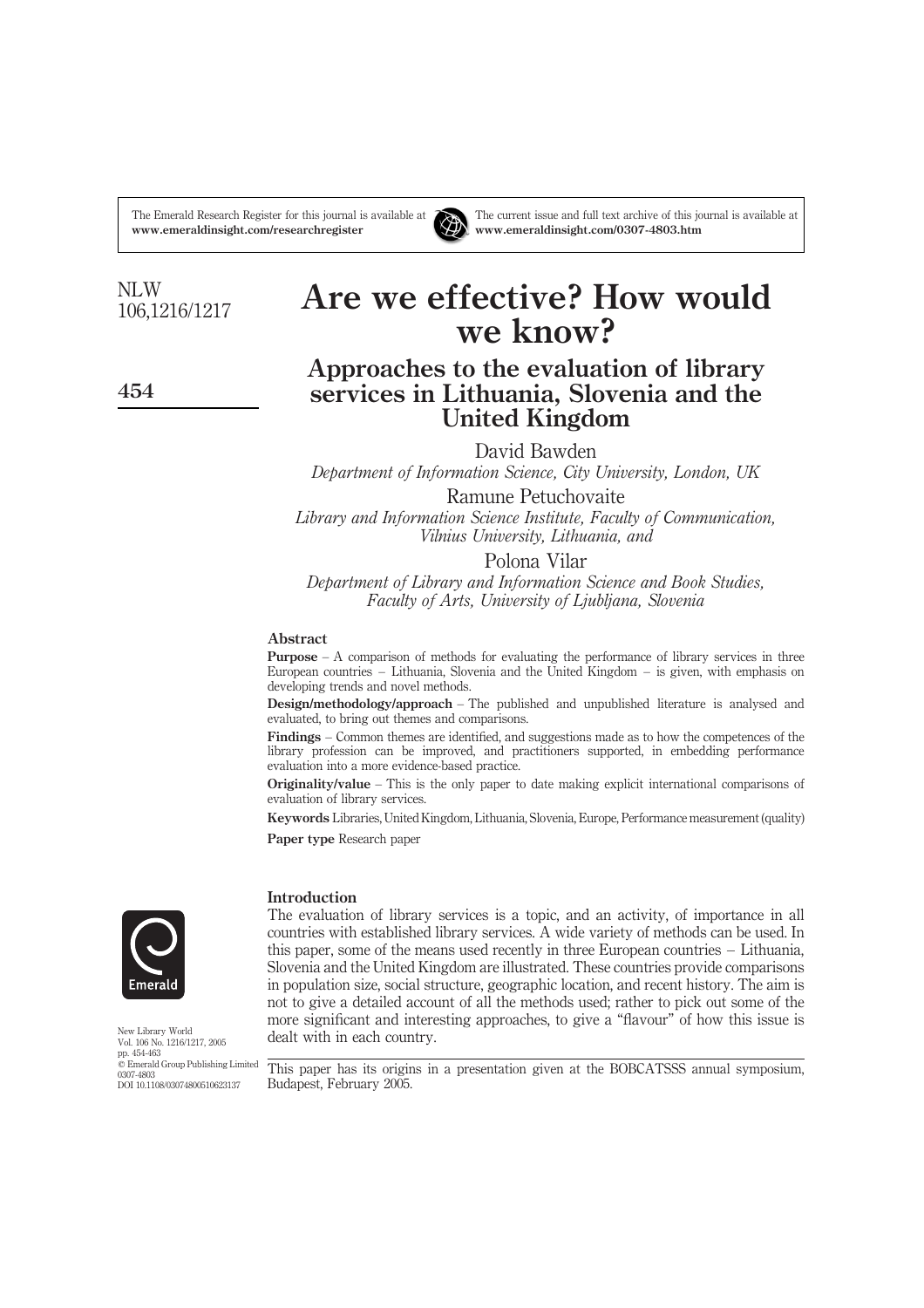The authors do not attempt to review the whole field of library service evaluation, Are we effective? as this is dealt with in detail by various writers over many years: see, for example, Baker and Lancaster (1991), Bawden (1990), Blagden and Harrington (1990), Booth (2004), Evans et al. (2000) and Goodall (1988).

The situation in each of the three countries is dealt with separately (in alphabetical order), and some general conclusions brought out at the end.

#### Evaluation of library systems in Lithuania

Lithuanian libraries have a long experience of collecting statistics, dating from the beginning of the twentieth century, and these data are the basis of all assessments of library performance in the country. However, the usage of data collected in this way is impeded by inconsistencies in the nature of the data, and by delays in producing statistical reviews and cumulations. Perhaps because of this, there is little evidence of use of statistical data as a support for library management decisions.

The Ministry of Culture, the main coordinating body for librarianship in Lithuania, requires from all libraries annual reports, including both textual and statistical parts. The task of collecting and organizing library statistics is delegated to National Library of Lithuania (NLL), specifically to the Library Management Department of the Library Science Centre of NLL. It also has an obligation, agreed with the Statistical Department of the Republic of Lithuania, for preparation and implementation of standards in the field of Information and Documentation, among them ISO 2789:2003 International library statistics (and former version ISO 2789:1991) and ISO 11620:1998 Library performance indicators (BliU $\overline{U}$ džiuviene, 2003). Thus each year reviews of library statistics of the past year – both general and specifically for public libraries – are published in the main Lithuanian professional journal  $T$ arp knygu (Among Books), also published by NLL. Later, more detailed summaries of, and commentaries on, library statistical and activity data appear in dedicated publications, for example *Lithuanian* library statistics for 1991-2000 and Municipal public libraries in 1990-2000: review of activities. Both were published in 2002, and provide descriptions of activities and statistical data for the library network over the first decade of Lithuania independence. Inclusion of extensive English summaries in both publications widens the group of potential users and benefits.

However there are also weak aspects to these data, acknowledged by the compilers of Lithuanian library statistics for 1991-2000:

The general annual library statistical data in the publication have not been compared and analyzed, since it would be problematic to compare them, moreover it would mislead the users of library statistics indicators, as, for example,. reports have not been collected from music, art schools, museums and some other libraries in 1991. In 1991 only 57 libraries presented any report, whereas in 1999 – already 101 library of professional education schools presented activity report.[...] Therefore the data on some libraries or library networks are presented with different degrees of exhaustivity (Lietuvos biblioteku, 2002).

Changes of standards and indicators and presentation formats create even more difficulty for the usage, especially where comparisons, tendencies and dependencies of longer time scale need to be followed. Another barrier to application is the delay of data. As, probably, everywhere, in Lithuania statistics appear behind time, with How would we know?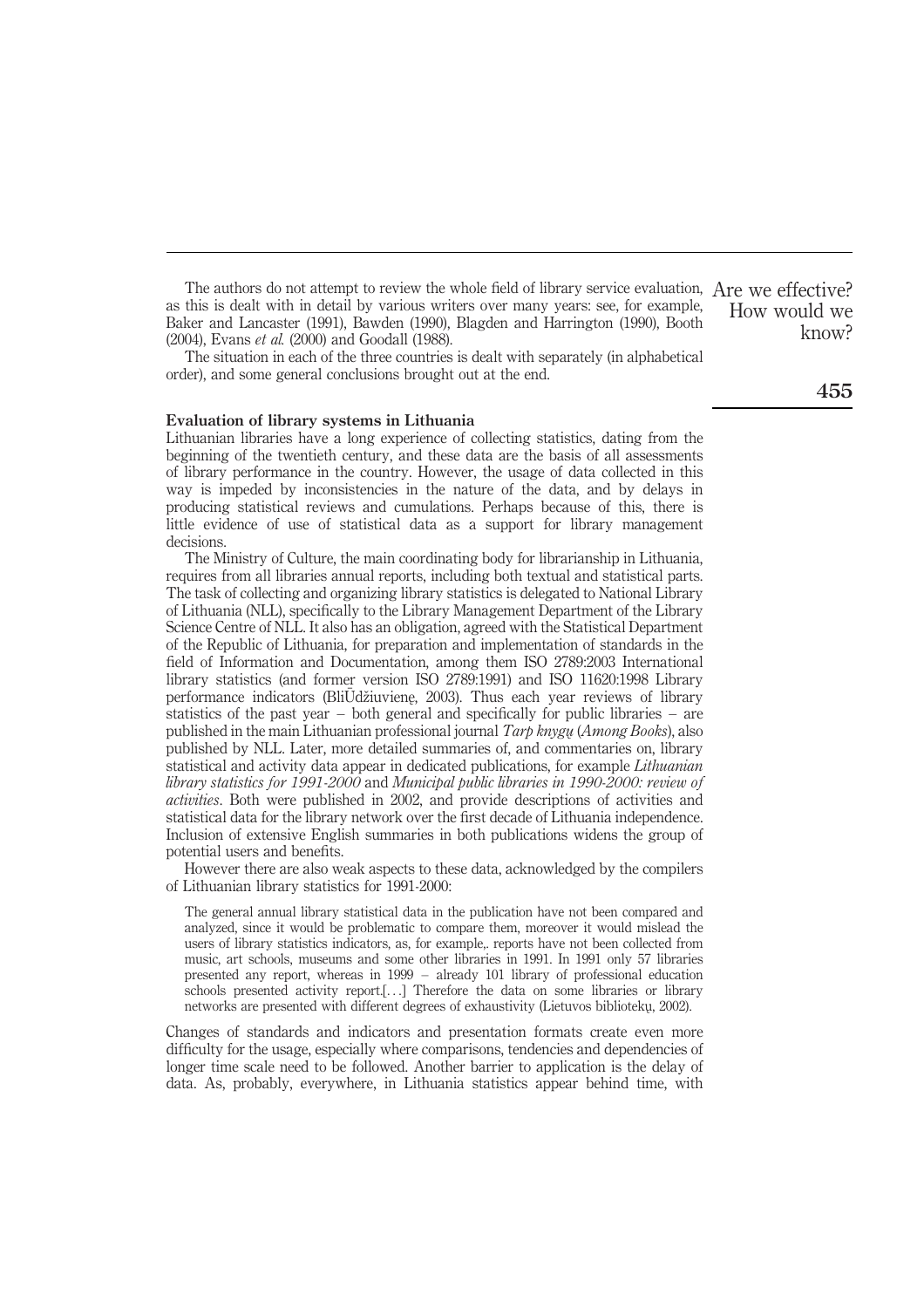### NLW 106,1216/1217

publication delays of a year or even longer. However, it is good that the annual review of the previous year's data appears in June or July.

A third limitation of applicability of statistical data is that they usually represent positive, or at least neutral, aspects of performance.

Much more development is needed in the field of performance measurement and evaluation of library services in Lithuania. Few theoretical speculations, or case studies of practical performance measurement, are published in Lithuania professional and research literature.

This is because these are complicated issues and procedures, for which competence must be developed. Also there is limited availability of appropriately adapted measurement tools; even the standard ISO 11620 Library performance indicators is not translated into Lithuanian yet. Therefore in Lithuania we find that measurement and evaluation projects are mainly initiated and processed by representatives of academia, and exclusively in academic libraries.

In 1995, in the framework of Swedish-Baltic Library Management project an attempt at performance measurement based on the 1993 manual Measuring Quality: International Guidelines for Performance Measurement in Academic Libraries at Vilnius University Library and at NLL was made. Of many possible indicators, two were selected both concerning the collection quality: expert checklist and collection use. Several specific collections and faculty libraries were investigated; it was found that inclusion of newly established libraries put some limitations on the data collection, as the catalogues were under construction and there were older books in the collections. However this project demonstrated the measurement of one level of performance control, as a step towards wider performance evaluation program (Rudžioniene, 2000).

The evaluation of Vilnius University library branches was repeated in 1996, and again in 1997, in order to compare data and continuously monitor the library performance. These case studies resulted in the development of a specific course on library performance measurement and evaluation for the Master's degree study program at the Faculty of Communication, Vilnius University. Since then, one or two Masters dissertation projects each year have dealt with aspects of library performance evaluation. In 2002, with the support of an Open Society Institute Fellowship program at City University London, Jurgita Rudžioniene developed a continuing professional development course in two parts: library statistics and performance measurement (Rudžioniene, 2002).

These developments are helping to lead to the creation of a "critical mass" of competence in this aspect of library practice, even though there is still a need for a wider dissemination of research results in order to raise awareness of library managers, and all library professionals, to the value and potentials of performance measurement and evaluation exercises. The latest study on development priorities of public libraries in Lithuania, based on the Delphi method for obtaining consensus views of experts by iteration, shows that quality issues are not at the top, even though experts clearly stated that they cannot evaluate the changes of service quality in the past as there is no reliable and comprehensive evidence accessible. Quality management was priority no 6 for the second part of the coming decade – 2009-2013 (Petuchovaite, 2004).

There is also a need for a revival of the tradition of continuous and wide studies on user satisfaction and use of library services. This aspect lost the attention of the library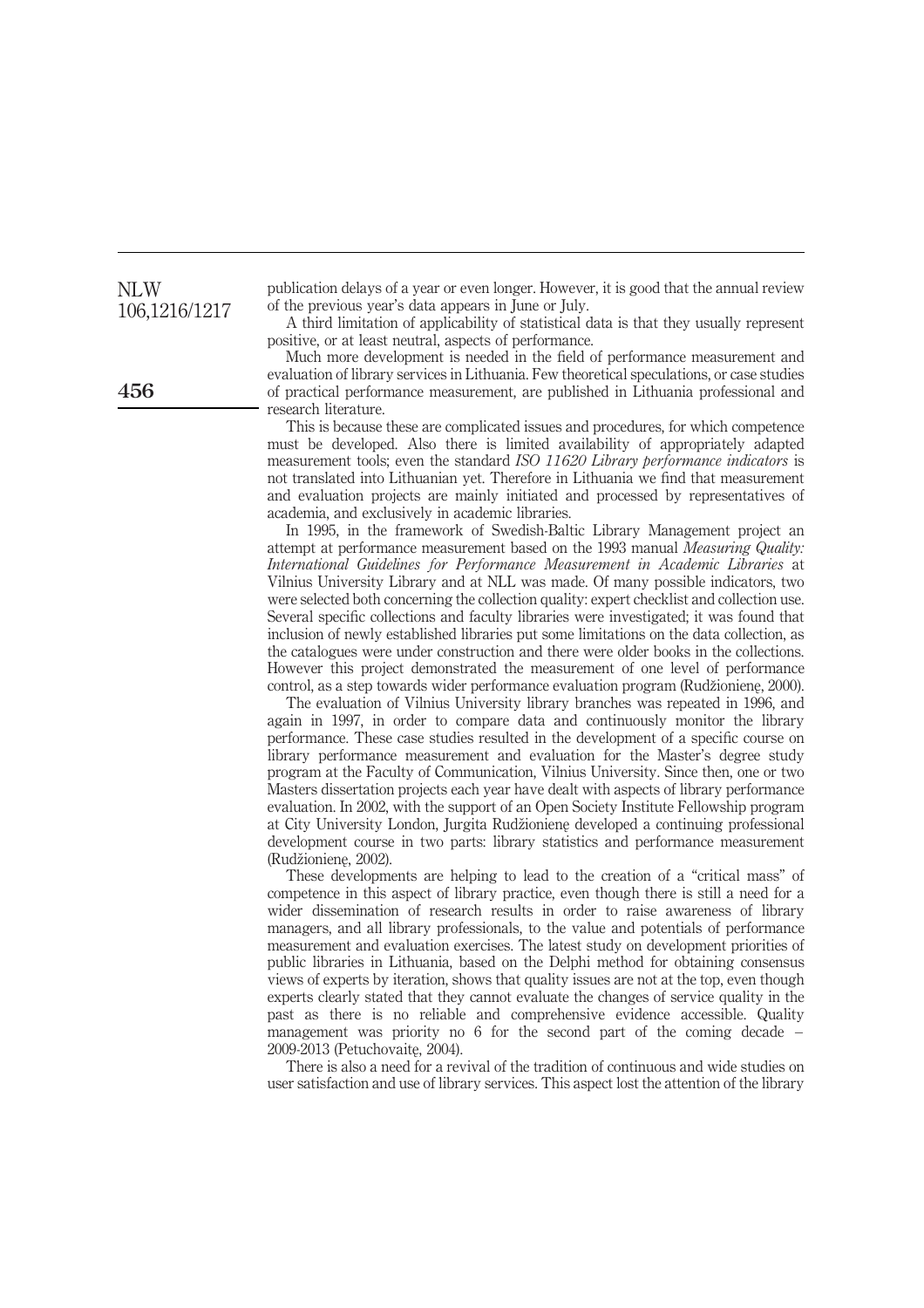community during the early years of Lithuanian independence, perhaps because more Are we effective? urgent issues, such as automation, internet, and simply survival under difficult economic conditions and changing values. There are some exceptions, for example studies of the use of Siauliai city public library by older and younger age groups (Staražinskiene, 1999, 2001). Usually those research projects deal only with one library, and with user groups who tend to value existing library services highly. What is needed, and for some time already considered by the Ministry of Culture, is a wide scale and representative sociological survey of Lithuanian society attitudes towards library institution and services. The Delphi study mentioned above revealed an extreme opinion of public library experts, that the library service survives only by virtue of the fact that the users have no alternative (Petuchovaite, 2004).

#### Evaluation of library services in Slovenia

Libraries in Slovenia, as elsewhere, traditionally felt little need to evaluate their services, due to their relatively undemanding environment. Today's situation is different in many ways, not least that libraries are required to assess not only how well they work, but also how well they adapt to changes (Ambrozic, 2003). Ambrozic also argues that an evaluation study must tell the library how the changed conditions influence its business, how it can improve the effectiveness of its business and where to look for the reasons for its potential failure. All this makes the evaluation one of the most important factors in the process of strategic management and strategic planning.

Ambrozic (2003) argues that most manuals on performance measurement focus on effectiveness of library services for its users, therefore choosing one of possible levels of evaluation. Much lesser attention is dedicated to the development of the techniques for analysing the usefulness and usability of library services, because is it very difficult to measure, i.e. quantify, the usefulness and social impact of libraries. She argues that the performance measurement should focus precisely on measuring the outcomes or impacts that the users feel because they use the library (e.g. acquired information, solved problems, saved time). "The measurement of a library's effectiveness and efficiency should be the sum of all the individual benefits, thus telling us how well the library does its business" (Ambrozic, 2003, p. 36).

User studies have been investigated in Slovenia by Filo (1987), Urbanija (1987), Popovič (1991) and others. Urbanija reports that the first suggestions that the user studies are worthwhile came from other disciplines, e.g. sociology and social psychology. Filo describes different approaches to the study of library users according to their academic areas and divides them into:

- . studies of the research process;
- . studies of the causes that make the people use the libraries and information centres; and
- . studies of ways the users acquire information.

According to Popovič  $(1991)$  the basic areas of evaluation are information sources (e.g. books, periodicals, library collections, bibliographic databases) which can be evaluated independently of the users, although their value is better estimated when we also take into account the users; information systems used for accessing information (e.g. reference literature, IR systems, OPACs); and information services (e.g. access to library materials, services to special groups of users, etc).

How would we know?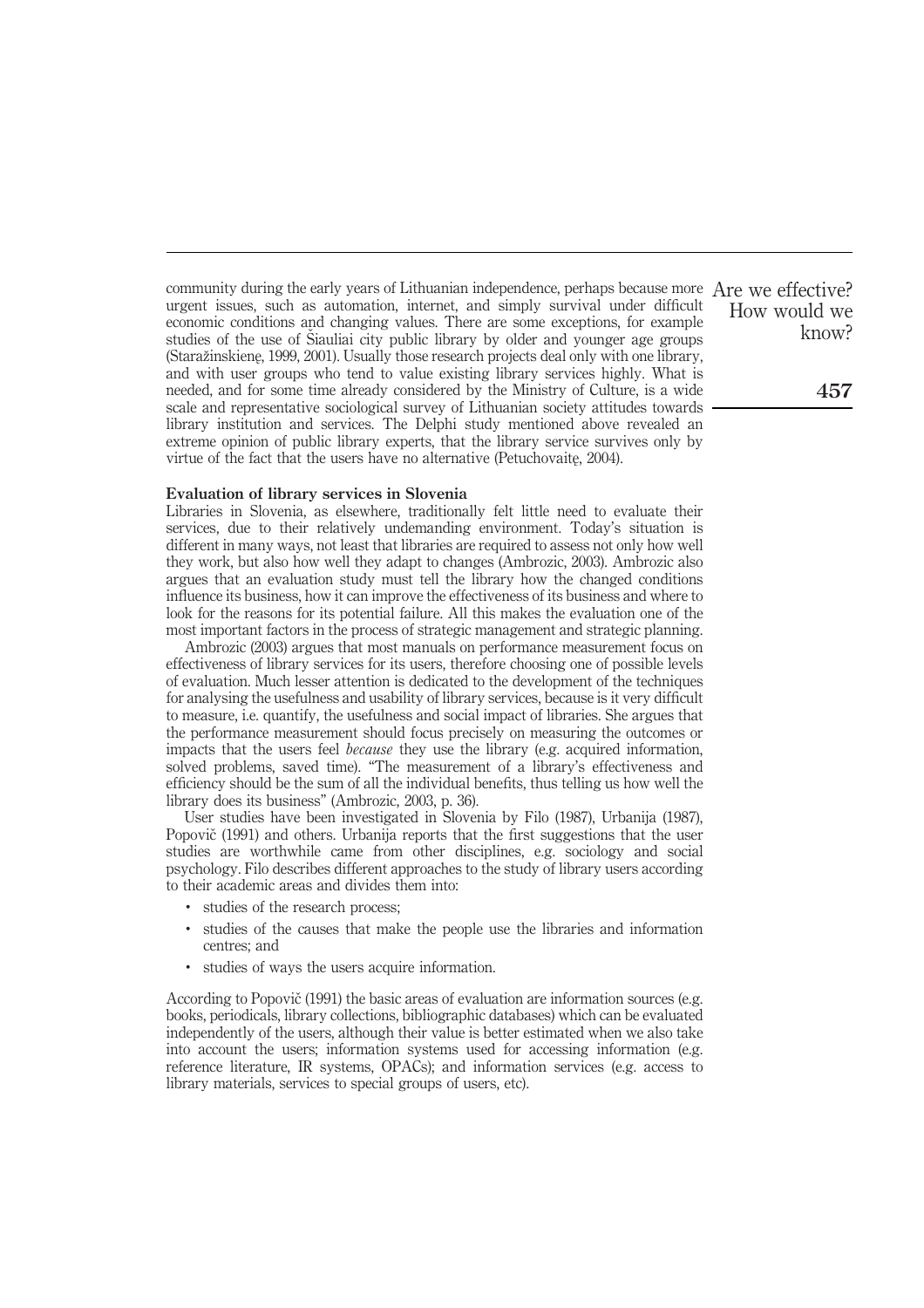### NLW 106,1216/1217

458

Library statistics provide valuable information about the state of collections, acquisition, money spent on various activities, number of users and/or uses, etc. It is the quantitative description of library activity and serves as an important tool of management, planning, decision-making and presentation of the library. Statistical data (Ambrozic, 2000a) can be used to measure library activities, the workload (processing of the materials, information requests, etc.), library collection (size, structure, etc.), library use (kind of users, number of visits, services used, etc.), library users (demographic structure, quantification of their satisfaction, etc.), income and outcome. However, Ambrozic (2000a) argues that by using the statistical methods we describe the input and partially also the outcomes, but this approach does not provide information on the achievement of goals or the impact of library services on the environment. Therefore, library statistics cannot be the only measure of the library's performance.

Although studies such as those noted above have brought the issues of library evaluation to the attention of the Slovenian library community, it needs to be emphasized that in Slovenia the area of library performance measurement has not been addressed in practice to a great extent. Substantial work has been done only in the academic library area, (see, for example, Ambrozic (1999, 2000a, b, 2003)).

In the area of public libraries the issue of quality measurement has not been addressed to such extent. In terms of quantitative research, the most significant source is the yearly statistical survey of the public libraries performed by the National Advisory Service in the National and University Library which publishes the findings on the internet (www.nuk.uni-lj.si/kis/podatki.html). This is the most comprehensive source of current quantitative data one can find on the state-of-the-art of not only Slovenian public libraries, but all types of libraries in Slovenia (the documents are only in Slovenian).

Other studies can be characterized as individual and partial approaches to measuring quality of some aspects of the public library services, or even services on a broader level which can also be looked at in the context of a public library. This does not imply findings are in any way doubtful. However, it is difficult to gain an overall picture of the Slovenian situation from such studies, which mainly focus on user attitudes. Typical of such studies are those on the usage of mobile libraries (Stendler, 2002), on services to users who cannot visit a library (Lujić, 2002), on public library web sites (Novljan, 2002), on the satisfaction of users of one public library (Vaukan, 2003), and on user satisfaction following a move to new premises and the introduction of new services (Cvikl, 2004). Although such studies are limited in the extent of data collected, and may raise questions about methodology, they show how individual libraries may begin to approach performance evaluation.

It can be concluded that Slovenian librarians are aware of the need to evaluate their services, but sometimes have difficulties putting this into action. Reasons include finances and resources, and a lack of relevant competence and knowledge in the profession. Apart from these, a major factor is the heavy daily workload of librarians and library managers, which sometimes prevents their taking a more long-term view of their service. In this respect the support from institutions with expertise and resources, such as the National Library, and research institutions such as the Department of Librarianship, Information Science and Book Studies at the University of Ljubljana, can be very valuable.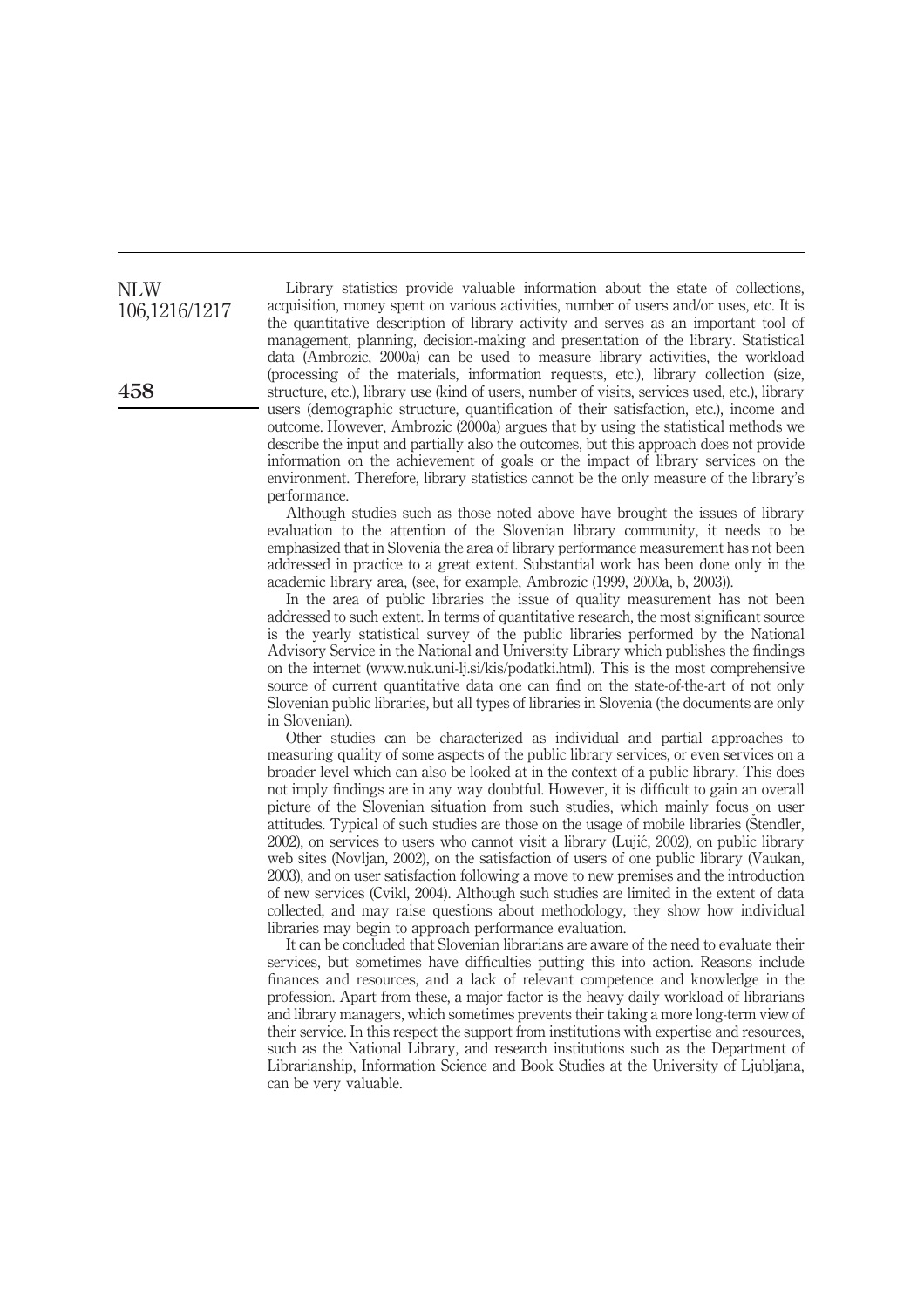#### Evaluation of library services in the United Kingdom

Performance evaluation of libraries services in the United Kingdom has, until recently, mostly been limited to the collection of comparative statistics on collection development and use, backed up by occasional qualitative case-study analysis of services to particular groups. The main source of such data is the Library and information Statistics Unit, based at Loughborough University (www.lboro.ac.uk/departments/dils/lisu). The introduction of digital services has meant that usage can be studied more directly, by web log analysis, etc. but the basic means remain the same. For public and national libraries, these evaluations are used to justify library activities to the sponsoring government department; this has varied over time, and is currently the Department for Culture, Media and Sport (DCMS).

As with all other UK public issues, the approach is dominated by a search for "value for money" and "best value"; the effectiveness of this has been criticised by various commentators: for a library perspective, see Trickey (2003). A typical example is a study of the supply systems of public libraries, to ensure that books are ordered and acquired in the most cost-effective way (details available from www.mla.gov.uk/ actions/framework/framework\_014b.asp).

The minister responsible for libraries stated the aim of this study as "to show how costs can be kept to a minimum, with the fastest possible supply to customers, and the most responsive system to customer needs" (McIntosh, 2005). This emphasis on costs has dominated all recent studies of the performance of UK library systems.

A number of alternative approaches have been seen recently, and two are described below.

Framework for the Future is a 10 year strategy document, originally published in 2003, by which the DCMS aims to revitalise the public library service (Framework for the Future, 2005). It includes many issues, from extending opening hours to partnerships with coffee-shops and book-shops, and from provision of expert tutition in IT skills to involvement in the Bookstart scheme, by which all 9 month old babies are given a free book and library ticket.

It focuses on three areas:

- . promotion of reading and informal learning;
- . access to digital skills and services, including e-government; and
- . measures to deal with social inclusion, buld community identity and develop citizenship.

DCMS sees the framework as an overall structure within which to develop – and to evaluate and compare – service standards. It is the basis for a major enquiry into the UK public library service, which will report in early 2005.

This framework has been used to generate a series of more detailed standards and guidelines. Public libraries, for example, must follow a series of ten guidelines, introduced in 2004, as a streamlined version of 26 guidelines dating from 2001.The guidelines are specific, though sometimes not very helpful: one states, for example, that libraries operated by local authorities should buy 216 "books or other items" for each thousand people served. Another states that stock should be replaced when is no more than 6.7 years old. These are targets, not rules, and most UK public libraries are not performing to these standards.

Are we effective? How would we know?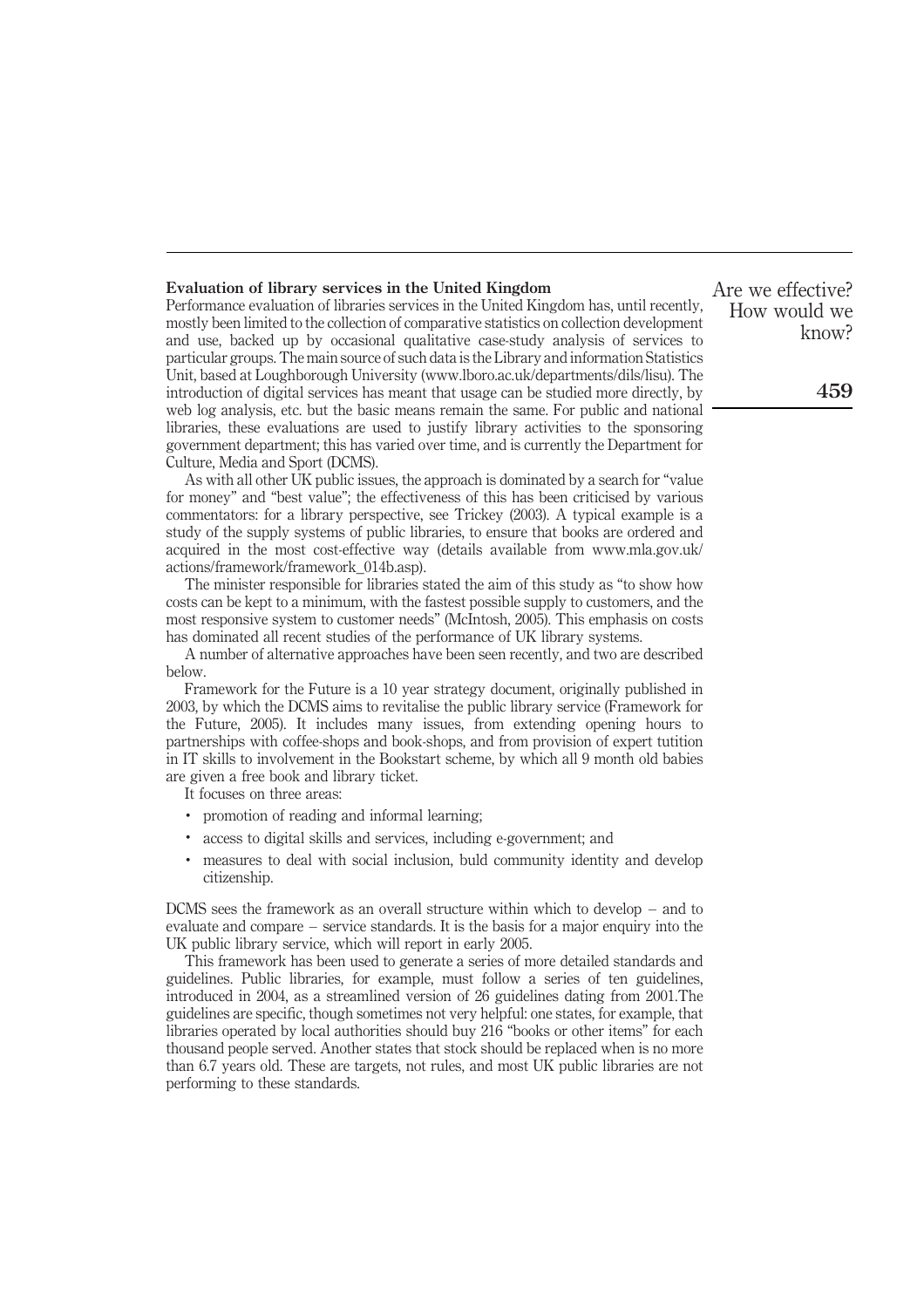## NLW 106,1216/1217

460

According to the minister with responsibility for libraries, these new standards are helpful in that "library users will now know what they have a right to expect, and how well their own service is performing compared to others".

Another outcome of framework for the future is the introduction of a series of "national offers": a formal description of the standards of service which all public libraries should meet. This will include: a clear definition of what libraries can do best for particular user groups; a list of precisely defined service actions; and a 3 year plan to achieve them. The first three plans are for: young people aged 11-19; adult basic skills; and reading clubs.

For basic skills, for example – dealing with needs of adults who have problems with literacy, numeracy and other essential skills – the offer specifies that a library:

- . is accessible and welcoming;
- . is able to support adults' learning and help them to move on;
- . offers books which inspire and inform at the right level; and
- . offers creative activities around reading at the right level.

Examples of the extent to which libraries achieve success are also defined:

- . Standard: staff are able to recommend books and other resources.
- . Medium: staff are involved in reading-for-pleasure activities, and library work is integrated into the basic skills curriculum.
- . Advanced: the library provides basic skills reading groups, arranges special events, is invloved in basic skills development in workplaces, family settings, etc.

The second example comes from the British Library. The largest of the UK's national libraries has recently completed an assessment of its contribution to the national economy, under the title "Measuring our Value" (British Library, 2004). Wanting to get away from the qualitative case studies used previously – which they regard as "telling good stories, perhaps, but failing to provide a comprehensive evaluation" – the BL used a quantitative approach, known as "contingent valuation". This is based on the work of Nobel Prize winning economists Kennet Arrow and Robert Solow, and involves trying to measure the "consumer surplus": the value gained by users of the library over above any cost to them of using the libraries services. This value may be  $direct - gained by those who use the library - or indirect - gained by the wider$ community.

To assess this, a survey of 2,000 users of the Library, and also those who were not direct users but might gain from the Library's activities. These people were asked questions to assess:

- . how much they would be willing to pay for the continuation of the library's services;
- . how much they would have to be paid to willing accept the library's closure;
- $\cdot$  how much it costs them both in money and time to use the library; and
- . how much they would have to pay to find alternative sources, if the library were not there.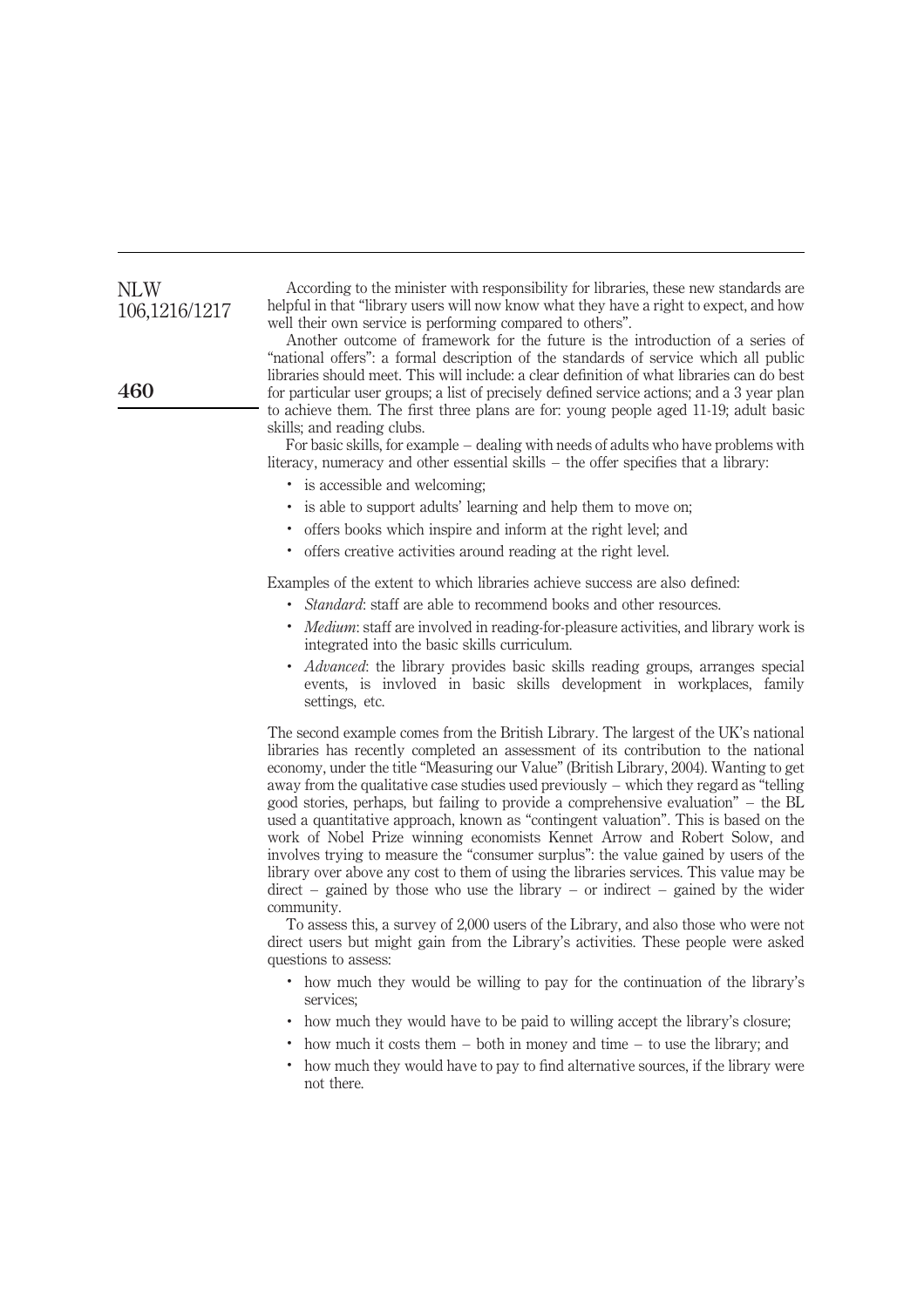The BL accepts that this is not "exact science", but argues that it is most realistic and Are we effective? robust method available. It is also conservative, in that it ignores value generated for users outside the UK, and did not deal with all the library's services, particularly the emerging web-based services.

The results indicate the BL generates in value about 4.4 times its level of public funding. This finding can be used to argue that the library represents good value for money to the British taxpaper.

**Conclusions** 

The material above shows the diversity of approaches to measurement of effectiveness of library services in just three countries. No doubt a wider international study would show still more diversity.

This indicates that there is still no "right way" to evaluate the quality and effectiveness of library services. Rather, librarians and information specialists must seek the best combination of old and new methods to provide the most useful assessments of their services.

Among the common issues which emerge from the three situations are:

- . a need to move away from reliance on "simple" statistical data, and isolated qualitative case studies;
- . a need to carry out studies across a range of library sectors;
- . a need to improve methodology, and to introduce and validate novel methods;
- . a need to build up competence within the profession for this aspect of library management, through formal eduaction and professional development; and
- . the need for involvement of practising librarians and library managers, supported as necessary by academics and researchers.

The authors believe that international studies of the kind reported here can be valuable in showing different perspectives and improving practices. This should help in embedding sensible and appropriate performance assessment as a part of a more evidence-based information profession.

#### References

- Ambrozic, M. (1999), "Utvrdivanje uspješnosti poslovanja visokošolskih knjižnica: od kvantitativnih do kvalitativnih pokazatelja". Doktorska disertacija, Filozofski fakultet, Zagreb.
- Ambrozic, M. (2000a), "Ugotavljanje uspešnosti delovanja knjižnic: visokošolske knjižnice (I. del) ("Performance measurement of libraries: academic libraries. Part I"), Kniižnica, Vol. 44 No. 3, pp. 101-35.
- Ambrozic, M. (2000b), "Ugotavljanje uspešnosti delovanja knjižnic: visokošolske knjižnice (II. del) ("Performance measurement of libraries: academic libraries. Part II"), *Knjižnica*, Vol. 44 No. 4, pp. 65-98.
- Ambrozic, M. (2003), "Kakovost: podoba knjižnice v očeh uporabnikov", Podobe  $k$ niižnice  $=$  Images of Libraries. Zbornik mednarodnega posvetovanja ob stoletnici Univerzitetne knjižnice, Univerzitetna knjižnica, Maribor, pp. 33-57.

How would we know?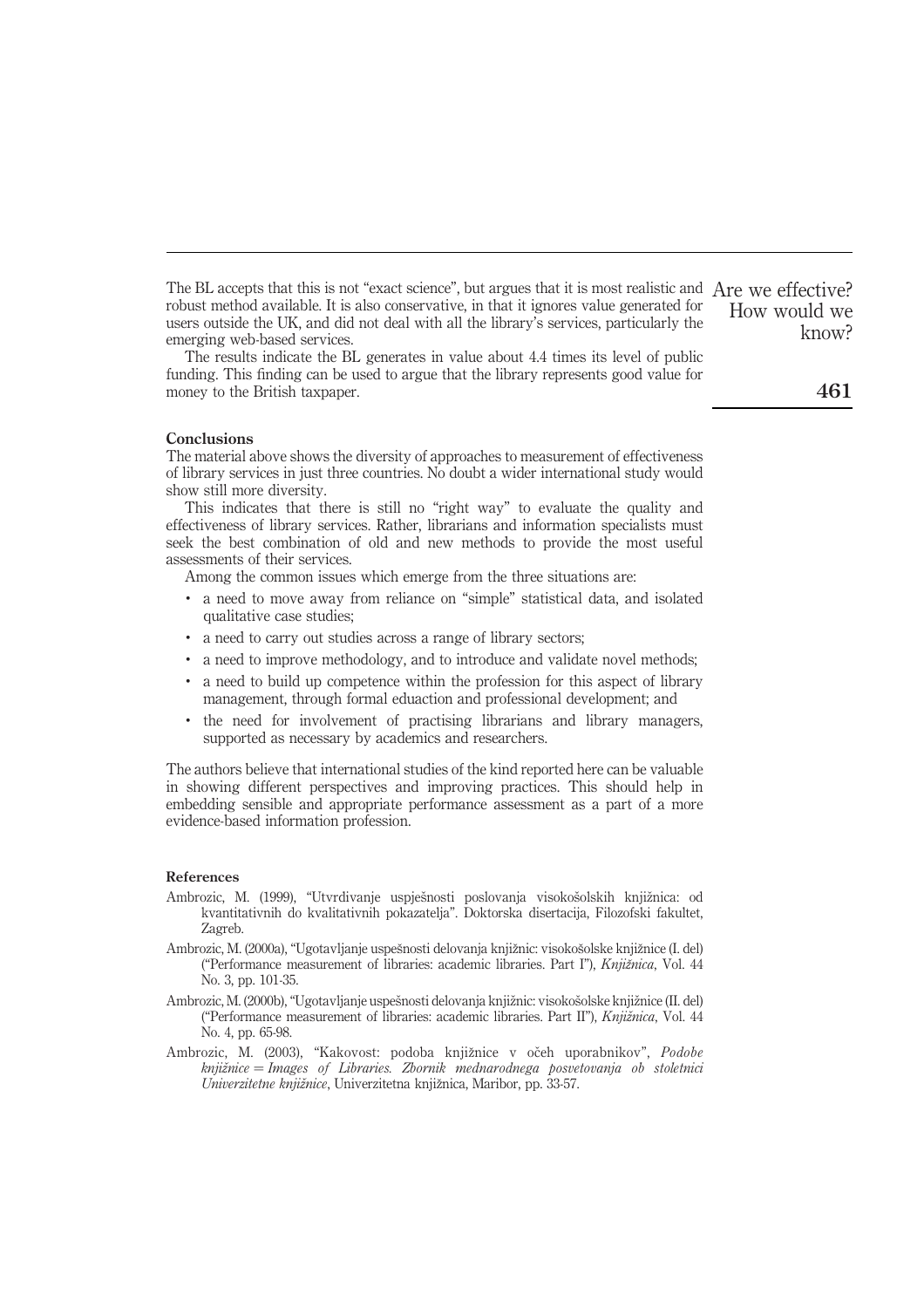| NLW           |  |
|---------------|--|
| 106,1216/1217 |  |

- Baker, S.L. and Lancaster, F.W. (1991), The Measurement and Evaluation of Library Services, 2nd ed., Information Resources Press, Arlington, VA.
- Bawden, D. (1990), User-oriented Evaluation of Information Systems and Services, Gower, Aldershot.
- Blagden, J. and Harrington, J. (1990), How Good is Your Library: A Review of Approaches to the Evaluation of Library and Information Services, Aslib, London.
- BliŪdžiuviene, N. (2003), "Informacija ir dokumentacija naujas technikos komiteto pavadinimas ir darbo turinys", Tarp knygų. Nr., Vol. 11, pp. 3-5.
- Booth, A. (2004), "Evaluating your performance", in Booth, A. and Brice, A. (Eds), Evidence Based Practice for Information Professionals: A Handbook, Facet Publishing, London, pp. 124-37.
- British Library (2004), "Measuring our value", available at: www.bl.uk/pdf/measuring.pdf
- Cvikl, P. (2004), "Vpliv prenove knjižnice na zadovoljstvo uporabnikov: študija primera: diplomsko delo", Ljubljana: Filozofska fakulteta, Oddelek za bibliotekarstvo, informacijsko znanost in knjigarstvo.
- Evans, G.E., Layzell Ward, P. and Rugaas, B. (2000), Management Basics for Information Professionals, Neal-Schuman, New York, NY, chapter 9.
- Filo, B. (1987), "Predlog standardov za univerzne knjižnice", Vloga knjižnic pri posredovanju znanja, Zveza bibliotekarskih društev Slovenije, Ljubljana, Strokovno posvetovanje in skupščina Zveze bibliotekarskih društev Slovenije, Bled, 1. 2 October.
- Framework for the Future (2005), "Information and commentary on Framework for the Future", available at: www.culture.gov.uk/global/publications/archive\_2003/framework\_future. htm, www.mla.gov.uk/action/framework/framework.asp, www.literacytrust.org.uk/ Database/discussion.html
- Goodall, D. (1988), "Performance measurement: a historical perspective", Journal of Librarianship, Vol. 20 No. 2, pp. 128-44.
- Lietuvos bibliotekų 1991-2000 m. statistika (2002), Vilnius: Lietuvos nacionalinę M. Mažvydo biblioteka. Lietuvos bibliotekininkystęs centras.
- Lujić, D. (2002), "Kako do bralcev, ki sami ne morejo do knjižnice? How to reach library users who cannot reach libraries?", Knjižnica, Vol. 46 No. 4, pp. 305-15.
- McIntosh, A. (2005), "Library Minister Andrew McIntosh launches 'more books for their book'", Managing information, Vol. 12 No. 1, p. 26.
- Novljan, S. (2002), "Spletne strani slovenskih splošnih knjižnic. Web pages of Slovenian public libraries", *Knjižnica*, Vol. 46 Nos 1/2, pp. 45-59.
- Petuchovaite, R. (2004), "Viešųjų bibliotekų paslaugų bendruomenei pletra: Sekmingos praktikos Lietuvoje ir tarptautinių veiksnių studija", Vilnius, pp. 27-33.
- Popovič, M. (1991), "Evalvacija sistemov za iskanje informacij: nekatera metodološka izhodišča na primeru evalvacije algoritma za avtomatsko krnjenje slovenskih besed", Knjižnica, Vol. 35 Nos 2/3, pp. 101-22.
- Rudžioniene, J. (2000), "Siekiant bibliotekų ir informacijos paslaugų kokybęs", Informacijos mokslai, No. 15, pp. 86-97.
- Rudžioniene, J. (2002) Biblioteku veiklos vertinimas vadybos požiŪriu. [Rankraštis]: daktaro disertacija: humanitariniai mokslai, komunikacija ir informacija (06H). Vilnius, p. 124.
- Staražinskiene, J. (1999), ""Naujieji seniai" ir biblioteka", Tarp knygu, No., No. 12, pp. 9-10.
- Staražinskienę, J. (2001), "Jaunimas ir biblioteka", Tarp knygų., No. 2, pp. 7-8.